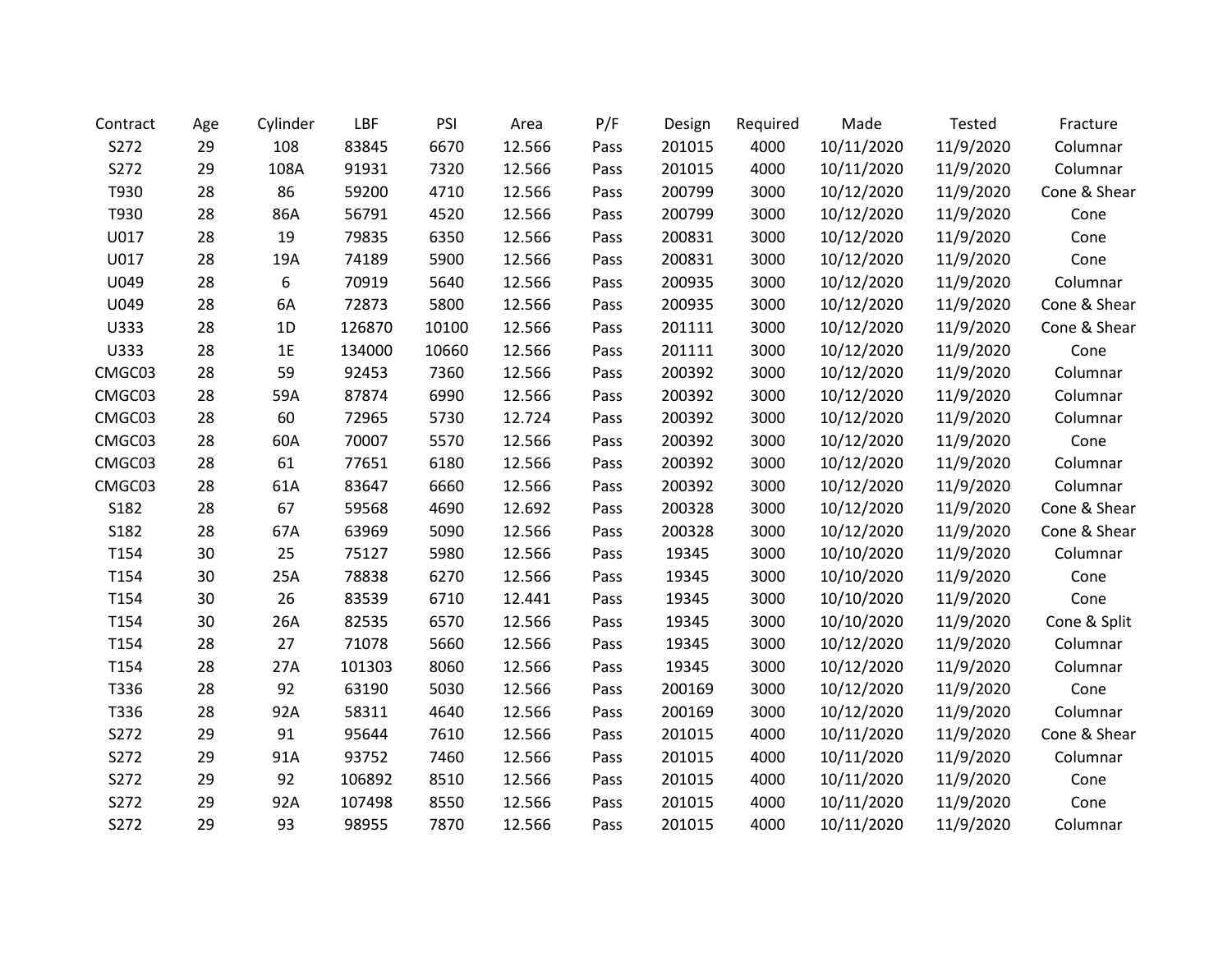| S272 | 29 | 93A  | 109911 | 8750 | 12.566 | Pass | 201015 | 4000 | 10/11/2020 | 11/9/2020 | Cone         |
|------|----|------|--------|------|--------|------|--------|------|------------|-----------|--------------|
| S272 | 29 | 93Z  | 103929 | 8270 | 12.566 | Pass | 201015 | 4000 | 10/11/2020 | 11/9/2020 | Cone & Split |
| S272 | 29 | 93Z  | 102252 | 8140 | 12.566 | Pass | 201015 | 4000 | 10/11/2020 | 11/9/2020 | Columnar     |
| S272 | 29 | 94   | 89046  | 7090 | 12.566 | Pass | 201015 | 4000 | 10/11/2020 | 11/9/2020 | Cone & Shear |
| S272 | 29 | 94A  | 96853  | 7710 | 12.566 | Pass | 201015 | 4000 | 10/11/2020 | 11/9/2020 | Cone & Shear |
| S272 | 29 | 95   | 83472  | 6640 | 12.566 | Pass | 201015 | 4000 | 10/11/2020 | 11/9/2020 | Cone & Shear |
| S272 | 29 | 95A  | 76927  | 6120 | 12.566 | Pass | 201015 | 4000 | 10/11/2020 | 11/9/2020 | Cone & Shear |
| S272 | 29 | 96   | 87796  | 6990 | 12.566 | Pass | 201015 | 4000 | 10/11/2020 | 11/9/2020 | Cone         |
| S272 | 29 | 96A  | 85432  | 6800 | 12.566 | Pass | 201015 | 4000 | 10/11/2020 | 11/9/2020 | Cone         |
| S272 | 29 | 97   | 103836 | 8260 | 12.566 | Pass | 201015 | 4000 | 10/11/2020 | 11/9/2020 | Cone         |
| S272 | 29 | 97A  | 105487 | 8390 | 12.566 | Pass | 201015 | 4000 | 10/11/2020 | 11/9/2020 | Cone & Shear |
| S272 | 29 | 98   | 80417  | 6400 | 12.566 | Pass | 201015 | 4000 | 10/11/2020 | 11/9/2020 | Columnar     |
| S272 | 29 | 98A  | 98290  | 7820 | 12.566 | Pass | 201015 | 4000 | 10/11/2020 | 11/9/2020 | Cone & Shear |
| S272 | 29 | 99   | 86105  | 6850 | 12.566 | Pass | 201015 | 4000 | 10/11/2020 | 11/9/2020 | Cone & Shear |
| S272 | 29 | 99A  | 87646  | 6970 | 12.566 | Pass | 201015 | 4000 | 10/11/2020 | 11/9/2020 | Columnar     |
| S272 | 29 | 100  | 108339 | 8620 | 12.566 | Pass | 201015 | 4000 | 10/11/2020 | 11/9/2020 | Cone & Shear |
| S272 | 29 | 100A | 103351 | 8220 | 12.566 | Pass | 201015 | 4000 | 10/11/2020 | 11/9/2020 | Cone & Shear |
| S272 | 29 | 101  | 100406 | 7990 | 12.566 | Pass | 201015 | 4000 | 10/11/2020 | 11/9/2020 | Cone & Shear |
| S272 | 29 | 101A | 103951 | 8270 | 12.566 | Pass | 201015 | 4000 | 10/11/2020 | 11/9/2020 | Cone & Shear |
| S272 | 29 | 102  | 102513 | 8160 | 12.566 | Pass | 201015 | 4000 | 10/11/2020 | 11/9/2020 | Cone         |
| S272 | 29 | 102A | 95859  | 7630 | 12.566 | Pass | 201015 | 4000 | 10/11/2020 | 11/9/2020 | Cone & Shear |
| S272 | 29 | 103  | 99908  | 7950 | 12.566 | Pass | 201015 | 4000 | 10/11/2020 | 11/9/2020 | Cone & Shear |
| S272 | 29 | 103A | 94193  | 7500 | 12.566 | Pass | 201015 | 4000 | 10/11/2020 | 11/9/2020 | Cone         |
| S272 | 29 | 104  | 102716 | 8170 | 12.566 | Pass | 201015 | 4000 | 10/11/2020 | 11/9/2020 | Cone & Shear |
| S272 | 29 | 104A | 96934  | 7710 | 12.566 | Pass | 201015 | 4000 | 10/11/2020 | 11/9/2020 | Columnar     |
| S272 | 29 | 105  | 92978  | 7400 | 12.566 | Pass | 201015 | 4000 | 10/11/2020 | 11/9/2020 | Cone & Shear |
| S272 | 29 | 105A | 94851  | 7520 | 12.617 | Pass | 201015 | 4000 | 10/11/2020 | 11/9/2020 | Columnar     |
| S272 | 29 | 106  | 100816 | 8020 | 12.566 | Pass | 201015 | 4000 | 10/11/2020 | 11/9/2020 | Columnar     |
| S272 | 29 | 106A | 103438 | 8230 | 12.566 | Pass | 201015 | 4000 | 10/11/2020 | 11/9/2020 | Columnar     |
| S272 | 29 | 107  | 81161  | 6460 | 12.566 | Pass | 201015 | 4000 | 10/11/2020 | 11/9/2020 | Columnar     |
| S272 | 29 | 107A | 79536  | 6330 | 12.566 | Pass | 201015 | 4000 | 10/11/2020 | 11/9/2020 | Cone         |
| S272 | 29 | 109  | 87222  | 6940 | 12.566 | Pass | 201015 | 4000 | 10/11/2020 | 11/9/2020 | Cone         |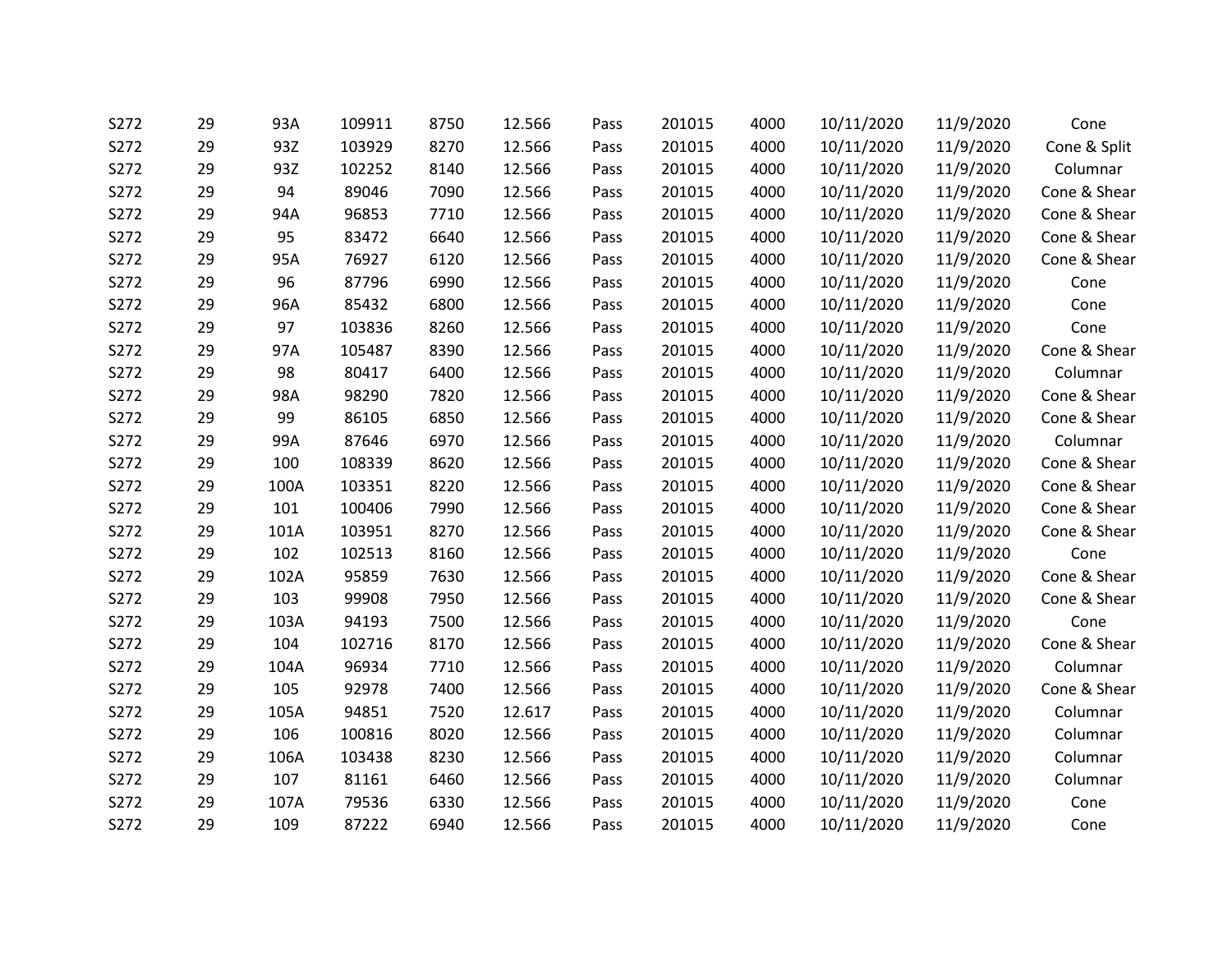| S272        | 29 | 109A           | 86594  | 6890 | 12.566 | Pass | 201015 | 4000 | 10/11/2020 | 11/9/2020 | Columnar     |
|-------------|----|----------------|--------|------|--------|------|--------|------|------------|-----------|--------------|
| S272        | 29 | 110            | 87191  | 6900 | 12.642 | Pass | 201015 | 4000 | 10/11/2020 | 11/9/2020 | Cone         |
| S272        | 29 | 110A           | 85511  | 6800 | 12.566 | Pass | 201015 | 4000 | 10/11/2020 | 11/9/2020 | Cone         |
| S272        | 29 | 111            | 94291  | 7500 | 12.566 | Pass | 201015 | 4000 | 10/11/2020 | 11/9/2020 | Cone         |
| S272        | 29 | 111A           | 87502  | 6960 | 12.566 | Pass | 201015 | 4000 | 10/11/2020 | 11/9/2020 | Columnar     |
| S272        | 29 | 112            | 85884  | 6830 | 12.566 | Pass | 201015 | 4000 | 10/11/2020 | 11/9/2020 | Cone         |
| S272        | 29 | 112A           | 83567  | 6650 | 12.566 | Pass | 201015 | 4000 | 10/11/2020 | 11/9/2020 | Cone         |
| S272        | 29 | 113            | 95409  | 7590 | 12.566 | Pass | 201015 | 4000 | 10/11/2020 | 11/9/2020 | Cone         |
| S272        | 29 | 113A           | 101205 | 8050 | 12.566 | Pass | 201015 | 4000 | 10/11/2020 | 11/9/2020 | Cone         |
| S272        | 29 | 114            | 78039  | 6210 | 12.566 | Pass | 201015 | 4000 | 10/11/2020 | 11/9/2020 | Columnar     |
| S272        | 29 | 114A           | 79145  | 6300 | 12.566 | Pass | 201015 | 4000 | 10/11/2020 | 11/9/2020 | Cone & Shear |
| S272        | 29 | 115            | 82362  | 6550 | 12.566 | Pass | 201015 | 4000 | 10/11/2020 | 11/9/2020 | Cone         |
| S272        | 29 | 115A           | 82318  | 6550 | 12.566 | Pass | 201015 | 4000 | 10/11/2020 | 11/9/2020 | Columnar     |
| S272        | 29 | 116            | 89580  | 7130 | 12.566 | Pass | 201015 | 4000 | 10/11/2020 | 11/9/2020 | Cone         |
| S272        | 29 | 116A           | 87893  | 6990 | 12.566 | Pass | 201015 | 4000 | 10/11/2020 | 11/9/2020 | Cone         |
| S272        | 29 | 117            | 80329  | 6390 | 12.566 | Pass | 201015 | 4000 | 10/11/2020 | 11/9/2020 | Cone         |
| S272        | 29 | 117A           | 79131  | 6300 | 12.566 | Pass | 201015 | 4000 | 10/11/2020 | 11/9/2020 | Columnar     |
| S272        | 29 | 118            | 97834  | 7790 | 12.566 | Pass | 201015 | 4000 | 10/11/2020 | 11/9/2020 | Cone         |
| S272        | 29 | 118A           | 99536  | 7920 | 12.566 | Pass | 201015 | 4000 | 10/11/2020 | 11/9/2020 | Cone & Shear |
| <b>S338</b> | 28 | 228            | 121269 | 4280 | 28.312 | Pass | 200333 | 3000 | 10/12/2020 | 11/9/2020 | Cone & Split |
| <b>S338</b> | 28 | 228A           | 121075 | 4280 | 28.274 | Pass | 200333 | 3000 | 10/12/2020 | 11/9/2020 | Cone & Shear |
| <b>S338</b> | 28 | 860            | 75610  | 6020 | 12.566 | Pass | 200337 | 3000 | 10/12/2002 | 11/9/2020 | Cone         |
| <b>S338</b> | 28 | 860A           | 71550  | 5690 | 12.566 | Pass | 200337 | 3000 | 10/12/2002 | 11/9/2020 | Cone & Split |
| 121512      | 28 | $\overline{7}$ | 64000  | 5090 | 12.566 | Pass | 200110 | 3000 | 10/12/2020 | 11/9/2020 | Columnar     |
| 121512      | 28 | 7A             | 63873  | 5080 | 12.566 | Pass | 200110 | 3000 | 10/12/2020 | 11/9/2020 | Cone         |
| 120439      | 28 | $\mathbf{1}$   | 49785  | 3960 | 12.566 | Pass | 200203 | 3000 | 10/12/2020 | 11/9/2020 | Cone & Shear |
| 120439      | 28 | 1A             | 46131  | 3670 | 12.566 | Pass | 200203 | 3000 | 10/12/2020 | 11/9/2020 | Cone & Split |
| DB1801      | 28 | 409            | 82859  | 6580 | 12.592 | Pass | 200925 | 3000 | 10/12/2020 | 11/9/2020 | Columnar     |
| DB1801      | 28 | 409A           | 75150  | 5980 | 12.566 | Pass | 200925 | 3000 | 10/12/2020 | 11/9/2020 | Cone & Shear |
| DB1801      | 30 | 416            | 93882  | 7470 | 12.566 | Pass | 200392 | 3000 | 10/10/2020 | 11/9/2020 | Cone         |
| DB1801      | 30 | 416A           | 92831  | 7390 | 12.566 | Pass | 200392 | 3000 | 10/10/2020 | 11/9/2020 | Cone & Shear |
| 121512      | 5  | 2B             | 50096  | 3990 | 12.566 | Pass | 9421TN | 3000 | 11/14/2020 | 11/9/2020 | Cone & Shear |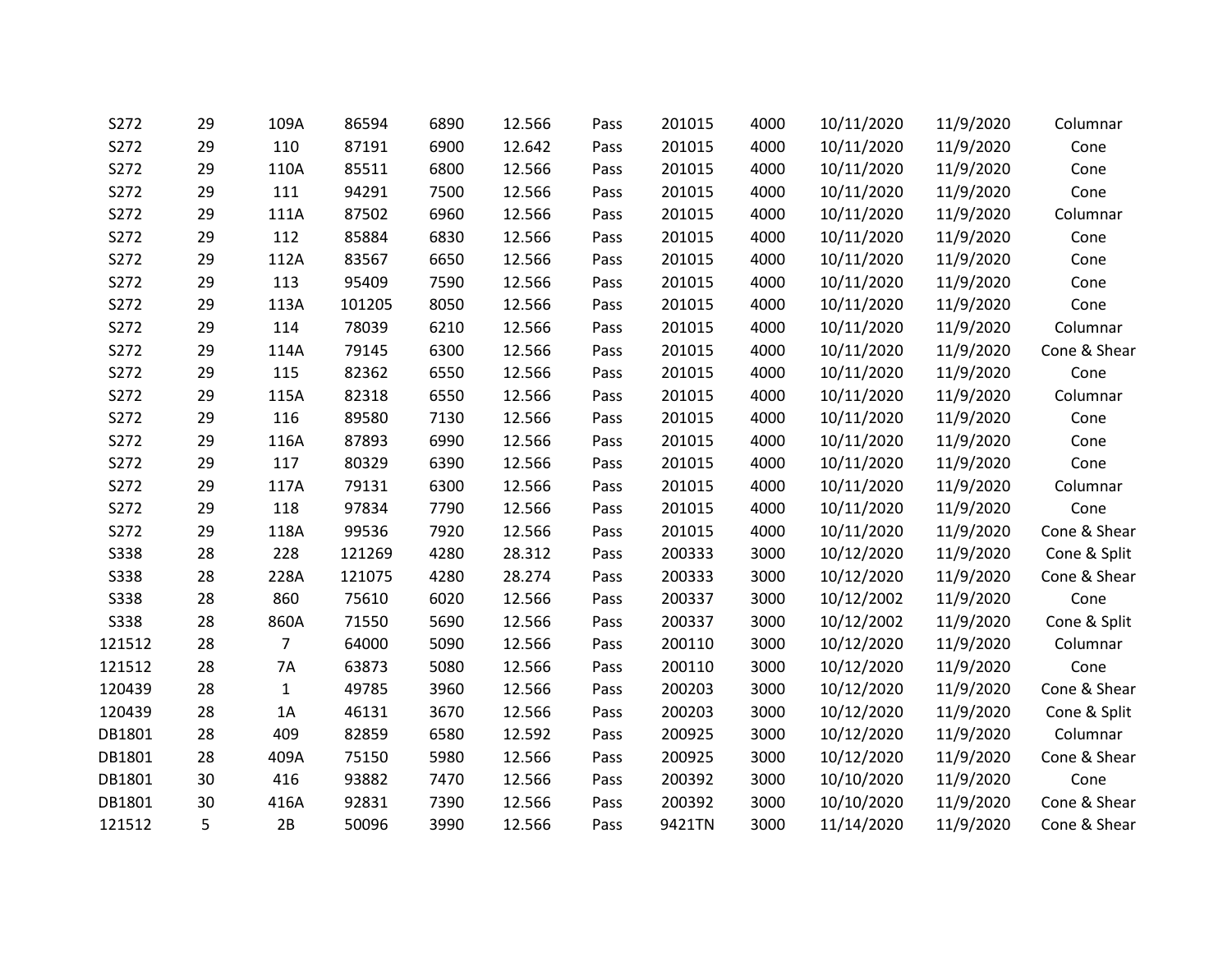| 121512      | 5  | 2C             | 54873  | 4370  | 12.566 | Pass | 9421TN | 3000 | 11/14/2020 | 11/9/2020  | Cone         |
|-------------|----|----------------|--------|-------|--------|------|--------|------|------------|------------|--------------|
| T930        | 28 | 87             | 59955  | 4770  | 12.566 | Pass | 200799 | 3000 | 10/13/2020 | 11/10/2020 | Cone & Shear |
| T930        | 28 | 87A            | 59886  | 4770  | 12.566 | Pass | 200799 | 3000 | 10/13/2020 | 11/10/2020 | Cone         |
| S060        | 28 | 159            | 75102  | 5980  | 12.566 | Pass | 200175 | 3000 | 10/13/2020 | 11/10/2020 | Cone & Shear |
| S060        | 28 | 159A           | 77748  | 6190  | 12.566 | Pass | 200175 | 3000 | 10/13/2020 | 11/10/2020 | Cone & Shear |
| U266        | 28 | $\overline{2}$ | 63864  | 5080  | 12.566 | Pass | 201062 | 3000 | 10/13/2020 | 11/10/2020 | Cone & Shear |
| U266        | 28 | 2A             | 67106  | 5340  | 12.566 | Pass | 201062 | 3000 | 10/13/2020 | 11/10/2020 | Cone & Shear |
| S182        | 28 | 68             | 69186  | 5510  | 12.566 | Pass | 200527 | 3000 | 10/13/2020 | 11/10/2020 | Cone & Shear |
| S182        | 28 | 68A            | 65620  | 5220  | 12.566 | Pass | 200527 | 3000 | 10/13/2020 | 11/10/2020 | Columnar     |
| S182        | 28 | 69             | 72805  | 5790  | 12.566 | Pass | 200527 | 3000 | 10/13/2020 | 11/10/2020 | Columnar     |
| S182        | 28 | 69A            | 72575  | 5780  | 12.566 | Pass | 200527 | 3000 | 10/13/2020 | 11/10/2020 | Cone         |
| CMGC03      | 28 | 12ARB          | 142914 | 11370 | 12.566 | Pass | 200031 |      | 10/13/2020 | 11/10/2020 | Cone & Shear |
| CMGC03      | 28 | 12ARB          | 138306 | 11010 | 12.566 | Pass | 200031 |      | 10/13/2020 | 11/10/2020 | Cone         |
| R259        | 28 | 4A             | 67796  | 5400  | 12.566 | Pass | 200704 | 3000 | 10/13/2020 | 11/10/2020 | Cone & Shear |
| R259        | 28 | 4A             | 69498  | 5530  | 12.566 | Pass | 200704 | 3000 | 10/13/2020 | 11/10/2020 | Cone         |
| <b>S338</b> | 28 | 861            | 74833  | 5960  | 12.566 | Pass | 200337 | 3000 | 10/13/2020 | 11/10/2020 | Cone & Shear |
| <b>S338</b> | 28 | 861A           | 75400  | 6000  | 12.566 | Pass | 200337 | 3000 | 10/13/2020 | 11/10/2020 | Cone & Shear |
| T013        | 28 | 47A            | 70236  | 5630  | 12.485 | Pass | 200217 | 3000 | 10/13/2020 | 11/10/2020 | Cone & Shear |
| T013        | 28 | 47A            | 71118  | 5660  | 12.566 | Pass | 200217 | 3000 | 10/13/2020 | 11/10/2020 | Columnar     |
| T023        | 28 | 37A            | 84615  | 6730  | 12.566 | Pass | 201012 | 3000 | 10/13/2020 | 11/10/2020 | Columnar     |
| T023        | 28 | 37A            | 85249  | 6780  | 12.566 | Pass | 201012 | 3000 | 10/13/2020 | 11/10/2020 | Cone & Shear |
| T023        | 28 | 37Z            | 76246  | 6060  | 12.592 | Pass | 201012 | 3000 | 10/13/2020 | 11/10/2020 | Columnar     |
| T023        | 28 | 37Z            | 81122  | 6460  | 12.566 | Pass | 201012 | 3000 | 10/13/2020 | 11/10/2020 | Cone & Shear |
| T079        | 28 | 199A           | 68790  | 5470  | 12.566 | Pass | 200065 | 3000 | 10/13/2020 | 11/10/2020 | Cone & Shear |
| T079        | 28 | 199A           | 64133  | 5100  | 12.566 | Pass | 200065 | 3000 | 10/13/2020 | 11/10/2020 | Columnar     |
| U017        | 28 | 14             | 57213  | 4550  | 12.566 | Pass | 200204 | 3000 | 10/13/2020 | 11/10/2020 | Cone & Shear |
| U017        | 28 | 14A            | 54357  | 4330  | 12.566 | Pass | 200204 | 3000 | 10/13/2020 | 11/10/2020 | Columnar     |
| U058        | 28 | 6A             | 127097 | 10110 | 12.566 | Pass |        | 3000 | 10/13/2020 | 11/10/2020 | Cone & Split |
| U058        | 28 | 6A             | 122576 | 9750  | 12.566 | Pass |        | 3000 | 10/13/2020 | 11/10/2020 | Cone & Split |
| U245        | 28 | 6A             | 65067  | 5160  | 12.617 | Pass | 201058 | 3000 | 10/13/2020 | 11/10/2020 | Cone         |
| U245        | 28 | 6A             | 66659  | 5280  | 12.617 | Pass | 201058 | 3000 | 10/13/2020 | 11/10/2020 | Columnar     |
| 121512      | 28 | 8              | 76472  | 6090  | 12.566 | Pass | 200410 | 3000 | 10/13/2020 | 11/10/2020 | Columnar     |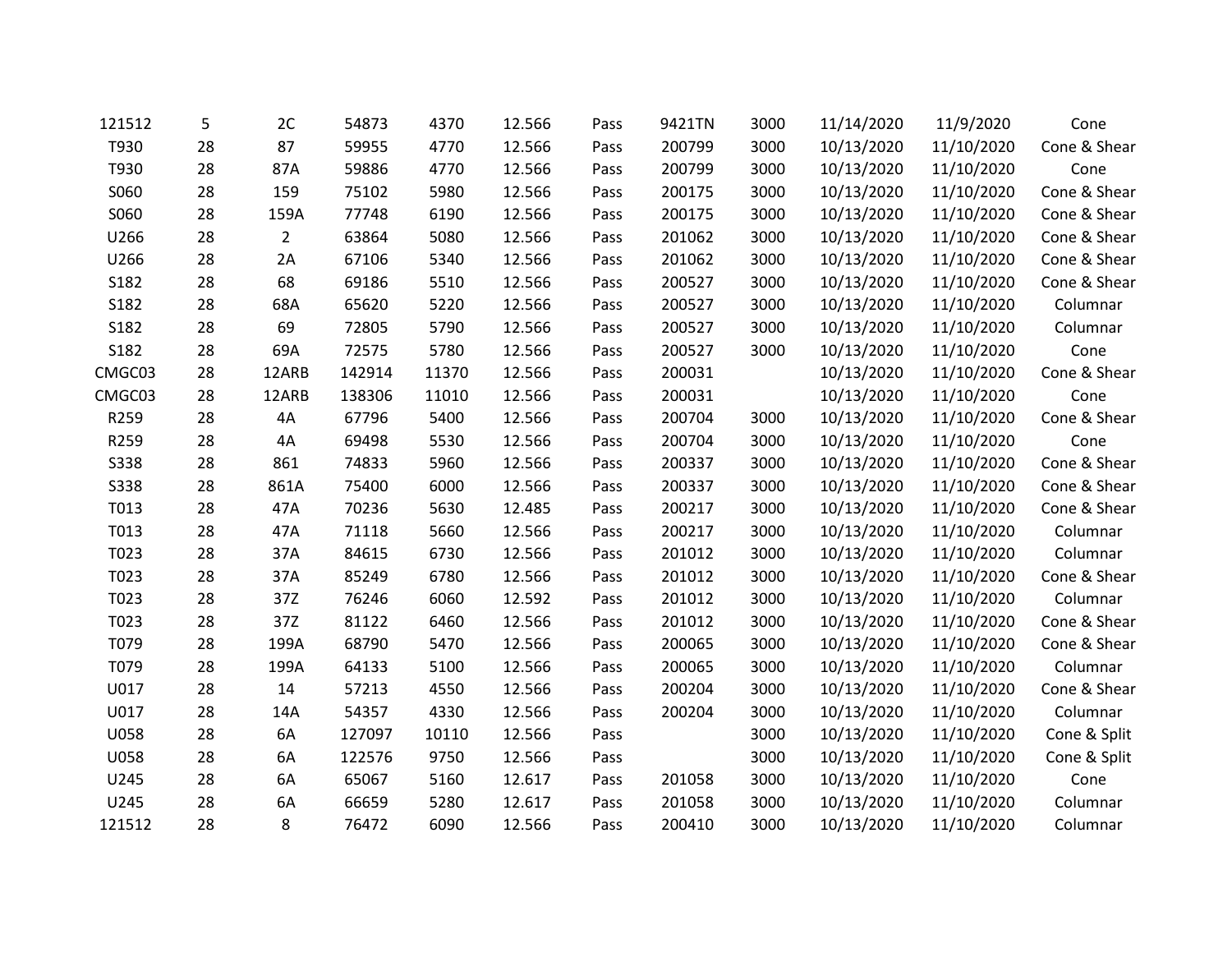| 121512 | 28             | 8A             | 72848  | 5800 | 12.566 | Pass | 200410 | 3000 | 10/13/2020 | 11/10/2020 | Columnar     |
|--------|----------------|----------------|--------|------|--------|------|--------|------|------------|------------|--------------|
| R279   | 28             | 267A           | 86206  | 6860 | 12.566 | Pass | 200177 | 3000 | 10/13/2020 | 11/10/2020 | Columnar     |
| R279   | 28             | 267A           | 84140  | 6700 | 12.566 | Pass | 200177 | 3000 | 10/13/2020 | 11/10/2020 | Cone & Shear |
| R279   | 28             | 268A           | 67413  | 5360 | 12.566 | Pass | 200177 | 3000 | 10/13/2020 | 11/10/2020 | Cone & Shear |
| R279   | 28             | 268A           | 68077  | 5420 | 12.566 | Pass | 200177 | 3000 | 10/13/2020 | 11/10/2020 | Columnar     |
| U333   | 28             | $\overline{2}$ | 113587 | 9040 | 12.566 | Pass | 201111 | 3000 | 10/13/2020 | 11/10/2020 | Cone & Shear |
| U333   | 28             | 2A             | 110360 | 8780 | 12.566 | Pass | 201111 | 3000 | 10/13/2020 | 11/10/2020 | Cone & Shear |
| T932   | 28             | 53             | 62056  | 4930 | 12.592 | Pass | 200178 | 3000 | 10/13/2020 | 11/10/2020 | Columnar     |
| T932   | 28             | 53A            | 74463  | 5930 | 12.566 | Pass | 200178 | 3000 | 10/13/2020 | 11/10/2020 | Cone & Shear |
| DB1801 | 28             | 410            | 99793  | 7910 | 12.623 | Pass | 200392 | 3000 | 10/13/2020 | 11/10/2020 | Cone & Shear |
| DB1801 | 28             | 410A           | 91222  | 7260 | 12.566 | Pass | 200392 | 3000 | 10/13/2020 | 11/10/2020 | Columnar     |
| DB1801 | 28             | 411            | 59510  | 4740 | 12.566 | Pass | 200154 | 3000 | 10/13/2020 | 11/10/2020 | Cone & Shear |
| DB1801 | 28             | 411A           | 62301  | 4960 | 12.566 | Pass | 200154 | 3000 | 10/13/2020 | 11/10/2020 | Columnar     |
| DB1801 | 28             | 412            | 83998  | 6680 | 12.566 | Pass | 200925 | 3000 | 10/13/2020 | 11/10/2020 | Columnar     |
| DB1801 | 28             | 412A           | 91318  | 7270 | 12.566 | Pass | 200925 | 3000 | 10/13/2020 | 11/10/2020 | Cone & Shear |
| U034   | $\overline{7}$ | 4B             | 70951  | 5650 | 12.566 | Pass | 200196 | 3000 | 11/3/2020  | 11/10/2020 | Cone & Shear |
| 121512 | 5              | 20B            | 46490  | 3700 | 12.566 | Pass | 200110 | 3000 | 11/5/2020  | 11/10/2020 | Cone & Shear |
| 121512 | 5              | 20C            | 47020  | 3740 | 12.566 | Pass | 200110 | 3000 | 11/5/2020  | 11/10/2020 | Columnar     |
| S060   | 29             | 658            | 84551  | 6730 | 12.566 | Pass | 200715 | 3000 | 10/14/2020 | 11/12/2020 | Cone         |
| S060   | 29             | 658A           | 93318  | 7430 | 12.566 | Pass | 200715 | 3000 | 10/14/2020 | 11/12/2020 | Cone & Shear |
| U272   | 29             | $\mathbf{1}$   | 75759  | 6030 | 12.566 | Pass | 200715 | 3000 | 10/14/2020 | 11/12/2020 | Cone         |
| U272   | 29             | 1A             | 81186  | 6460 | 12.566 | Pass | 200715 | 3000 | 10/14/2020 | 11/12/2020 | Columnar     |
| Q921   | 29             | 738            | 66614  | 5300 | 12.566 | Pass | 200186 | 3000 | 10/14/2020 | 11/12/2020 | Columnar     |
| Q921   | 29             | 738A           | 69094  | 5500 | 12.566 | Pass | 200186 | 3000 | 10/14/2020 | 11/12/2020 | Cone         |
| S202   | 29             | 262            | 74645  | 5940 | 12.566 | Pass | 200753 | 4000 | 10/14/2020 | 11/12/2020 | Columnar     |
| S202   | 29             | 262A           | 74414  | 5920 | 12.566 | Pass | 200753 | 4000 | 10/14/2020 | 11/12/2020 | Cone         |
| T154   | 29             | 28             | 82367  | 6550 | 12.566 | Pass | 19345  | 3000 | 10/14/2020 | 11/12/2020 | Cone & Split |
| T154   | 29             | 28A            | 77116  | 6140 | 12.566 | Pass | 19345  | 3000 | 10/14/2020 | 11/12/2020 | Cone & Shear |
| U205   | 29             | $\overline{4}$ | 73915  | 5880 | 12.566 | Pass | 200170 | 3000 | 10/14/2020 | 11/12/2020 | Columnar     |
| U205   | 29             | 4A             | 74099  | 5900 | 12.566 | Pass | 200170 | 3000 | 10/14/2020 | 11/12/2020 | Columnar     |
| R273   | 29             | 203            | 73686  | 5860 | 12.566 | Pass | 200256 | 3000 | 10/14/2020 | 11/12/2020 | Columnar     |
| R273   | 29             | 203A           | 67246  | 5350 | 12.566 | Pass | 200256 | 3000 | 10/14/2020 | 11/12/2020 | Cone         |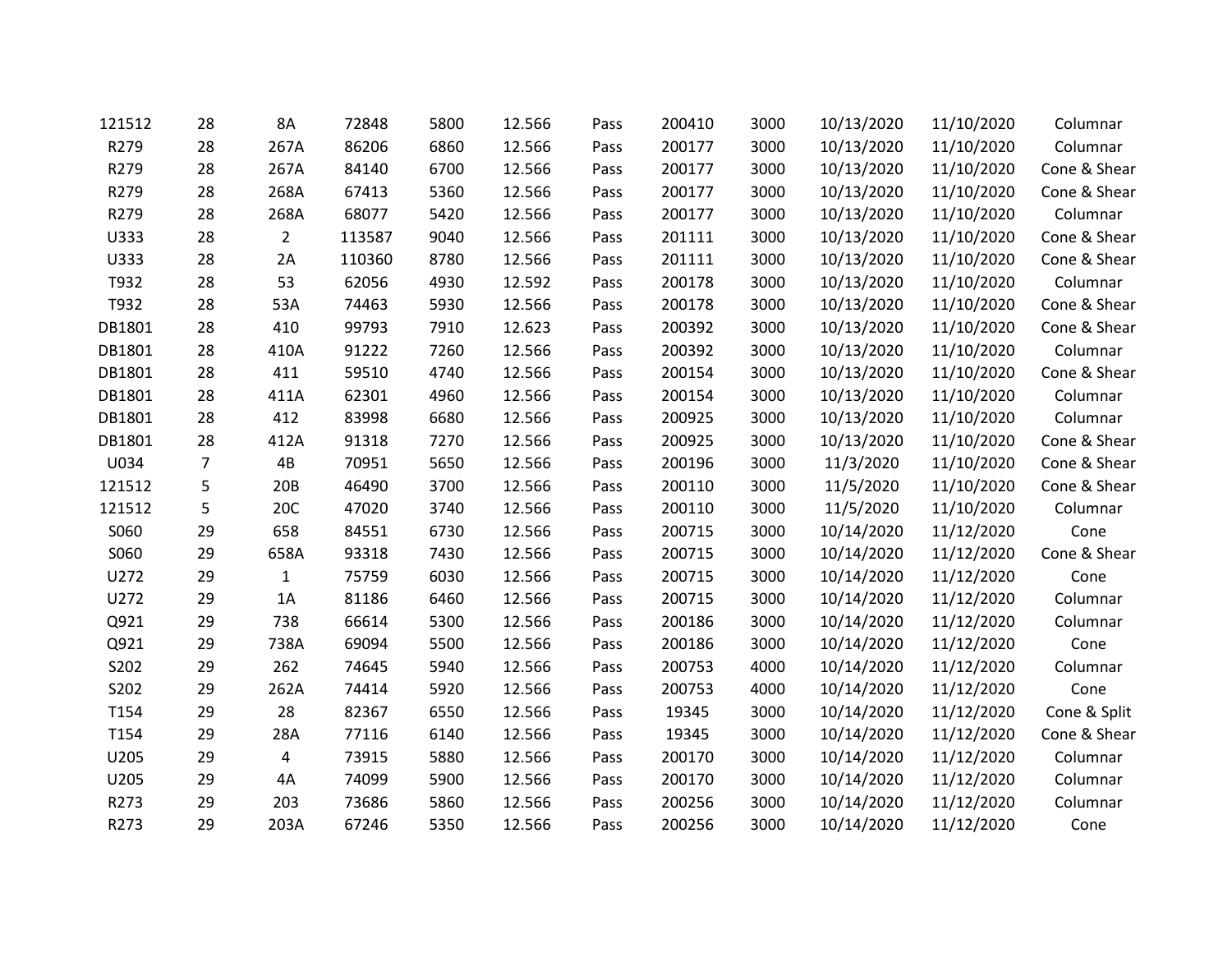| 106077      | 28 | 86A           | 85070  | 6780  | 12.554 | Pass | 200286 | 3000  | 10/15/2020 | 11/12/2020 | Cone         |
|-------------|----|---------------|--------|-------|--------|------|--------|-------|------------|------------|--------------|
| 106077      | 28 | 86A           | 82577  | 6580  | 12.554 | Pass | 200286 | 3000  | 10/15/2020 | 11/12/2020 | Cone         |
| CMGC03      | 29 | 13ARB         | 123727 | 9850  | 12.566 | Pass | 200031 |       | 10/14/2020 | 11/12/2020 | Cone & Shear |
| CMGC03      | 29 | 13ARB         | 141837 | 11290 | 12.566 | Pass | 200031 |       | 10/14/2020 | 11/12/2020 | Columnar     |
| M089        | 29 | 275           | 59433  | 4730  | 12.566 | Pass | 200970 | 3000  | 10/14/2020 | 11/12/2020 | Cone & Shear |
| M089        | 29 | 275A          | 61018  | 4860  | 12.566 | Pass | 200970 | 3000  | 10/14/2020 | 11/12/2020 | Cone & Shear |
| Q029        | 29 | 577           | 65579  | 5220  | 12.566 | Pass | 201029 | 4000  | 10/14/2020 | 11/12/2020 | Cone & Split |
| Q029        | 29 | 577A          | 69430  | 5530  | 12.566 | Pass | 201029 | 4000  | 10/14/2020 | 11/12/2020 | Cone         |
| Q029        | 28 | 578           | 70601  | 5620  | 12.566 | Pass | 201013 | 3000  | 10/15/2020 | 11/12/2020 | Cone         |
| Q029        | 28 | 578A          | 70457  | 5610  | 12.566 | Pass | 201013 | 3000  | 10/15/2020 | 11/12/2020 | Columnar     |
| R259        | 29 | 5A            | 71273  | 5670  | 12.566 | Pass | 200704 | 3000  | 10/14/2020 | 11/12/2020 | Cone & Shear |
| R259        | 29 | 5A            | 71290  | 5670  | 12.566 | Pass | 200704 | 3000  | 10/14/2020 | 11/12/2020 | Cone & Shear |
| S338        | 29 | 229           | 131635 | 4650  | 28.331 | Pass | 200336 | 3000  | 10/14/2020 | 11/12/2020 | Cone & Shear |
| S338        | 29 | 229A          | 139053 | 4910  | 28.331 | Pass | 200336 | 3000  | 10/14/2020 | 11/12/2020 | Cone         |
| S338        | 29 | 862           | 78927  | 6280  | 12.566 | Pass | 200337 | 3000  | 10/14/2020 | 11/12/2020 | Cone         |
| <b>S338</b> | 29 | 862A          | 78090  | 6210  | 12.566 | Pass | 200337 | 3000  | 10/14/2020 | 11/12/2020 | Cone & Shear |
| S338        | 28 | 863           | 99468  | 7920  | 12.566 | Pass | 200337 | 3000  | 10/15/2020 | 11/12/2020 | Cone         |
| S338        | 28 | 863A          | 97478  | 7760  | 12.566 | Pass | 200337 | 3000  | 10/15/2020 | 11/12/2020 | Columnar     |
| T002        | 29 | 12A           | 44213  | 3500  | 12.617 | Pass | 200049 | 3000  | 10/14/2020 | 11/12/2020 | Columnar     |
| T002        | 29 | 12A           | 48175  | 3830  | 12.566 | Pass | 200049 | 3000  | 10/14/2020 | 11/12/2020 | Cone & Shear |
| T013        | 29 | 48            | 64834  | 5160  | 12.566 | Pass | 200217 | 3000  | 10/14/2020 | 11/12/2020 | Columnar     |
| T013        | 29 | 48A           | 67822  | 5400  | 12.566 | Pass | 200217 | 3000  | 10/14/2020 | 11/12/2020 | Cone         |
| T013        | 28 | 49A           | 71928  | 5730  | 12.548 | Pass | 200217 | 3000  | 10/15/2020 | 11/12/2020 | Cone         |
| T013        | 28 | 49A           | 74680  | 5950  | 12.548 | Pass | 200217 | 3000  | 10/15/2020 | 11/12/2020 | Cone         |
| U245        | 29 | 7A            | 69459  | 5520  | 12.592 | Pass | 201058 | 3000  | 10/14/2020 | 11/12/2020 | Columnar     |
| U245        | 29 | <b>7A</b>     | 69651  | 5530  | 12.592 | Pass | 201058 | 3000  | 10/14/2020 | 11/12/2020 | Cone & Shear |
| DB1801      | 28 | <b>56 ARK</b> | 166842 | 13240 | 12.604 | Pass | 200047 | 10000 | 10/15/2020 | 11/12/2020 | Cone         |
| DB1801      | 28 | <b>56 ARK</b> | 176829 | 14070 | 12.566 | Pass | 200047 | 10000 | 10/15/2020 | 11/12/2020 | Cone         |
| 121512      | 28 | 9             | 56702  | 4510  | 12.566 | Pass | 200110 | 3000  | 10/15/2020 | 11/12/2020 | Cone & Shear |
| 121512      | 28 | <b>9A</b>     | 62689  | 4990  | 12.566 | Pass | 200110 | 3000  | 10/15/2020 | 11/12/2020 | Cone & Shear |
| R279        | 29 | 269           | 80272  | 6390  | 12.554 | Pass | 200178 | 3000  | 10/14/2020 | 11/12/2020 | Cone & Shear |
| R279        | 29 | 269A          | 79945  | 6360  | 12.566 | Pass | 200178 | 3000  | 10/14/2020 | 11/12/2020 | Cone & Shear |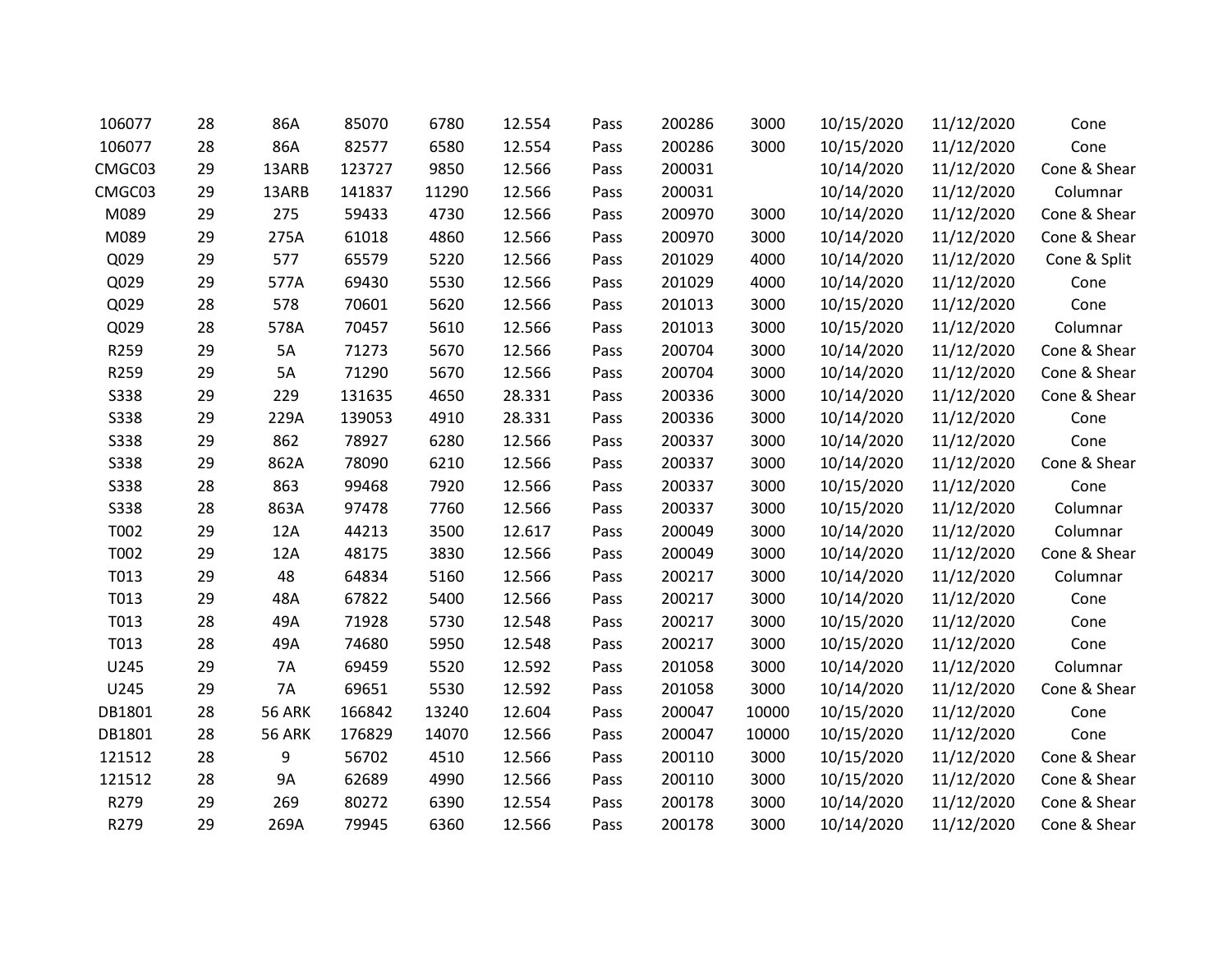| R2789       | 28 | 270            | 61231  | 4870 | 12.566 | Pass | 200177 | 3000 | 10/15/2020 | 11/12/2020 | Cone & Shear |
|-------------|----|----------------|--------|------|--------|------|--------|------|------------|------------|--------------|
| R2789       | 28 | 270A           | 65494  | 5210 | 12.566 | Pass | 200177 | 3000 | 10/15/2020 | 11/12/2020 | Cone & Shear |
| S127        | 29 | 247            | 75346  | 6000 | 12.566 | Pass | 200531 | 3000 | 10/14/2020 | 11/12/2020 | Cone         |
| S127        | 29 | 247A           | 76071  | 6050 | 12.566 | Pass | 200531 | 3000 | 10/14/2020 | 11/12/2020 | Cone         |
| S127        | 28 | 248            | 73362  | 5840 | 12.566 | Pass | 200631 | 3000 | 10/15/2020 | 11/12/2020 | Cone         |
| <b>S127</b> | 28 | 248A           | 75096  | 5980 | 12.566 | Pass | 200631 | 3000 | 10/15/2020 | 11/12/2020 | Cone & Shear |
| T932        | 28 | 54             | 58624  | 4670 | 12.566 | Pass | 200178 | 3000 | 10/15/2020 | 11/12/2020 | Columnar     |
| T932        | 28 | 54A            | 60966  | 4850 | 12.566 | Pass | 200178 | 3000 | 10/15/2020 | 11/12/2020 | Cone & Shear |
| T336        | 29 | 93             | 52915  | 4210 | 12.566 | Pass | 200169 | 3000 | 10/14/2020 | 11/12/2020 | Cone & Shear |
| T336        | 29 | 93A            | 52205  | 4150 | 12.566 | Pass | 200169 | 3000 | 10/14/2020 | 11/12/2020 | Columnar     |
| 120439      | 29 | $\overline{2}$ | 43623  | 3470 | 12.566 | Pass | 200203 | 3000 | 10/14/2020 | 11/12/2020 | Cone & Shear |
| 120439      | 29 | 2A             | 45666  | 3630 | 12.566 | Pass | 200203 | 3000 | 10/14/2020 | 11/12/2020 | Columnar     |
| 120439      | 28 | $\overline{3}$ | 40335  | 3210 | 12.566 | Pass | 200203 | 3000 | 10/14/2020 | 11/12/2020 | Cone & Split |
| 120439      | 28 | 3A             | 46978  | 3740 | 12.566 | Pass | 200203 | 3000 | 10/14/2020 | 11/12/2020 | Cone & Split |
| S272        | 29 | 119            | 77449  | 6150 | 12.592 | Pass | 201012 | 3000 | 10/14/2020 | 11/12/2020 | Cone         |
| S272        | 29 | 119A           | 74391  | 5920 | 12.566 | Pass | 201012 | 3000 | 10/14/2020 | 11/12/2020 | Cone & Shear |
| S272        | 28 | 120A           | 98337  | 7830 | 12.566 | Pass | 201015 | 4000 | 10/15/2020 | 11/12/2020 | Cone & Shear |
| S272        | 28 | 120A           | 98922  | 7870 | 12.566 | Pass | 201015 | 4000 | 10/15/2020 | 11/12/2020 | Columnar     |
| S272        | 28 | 121A           | 80302  | 6390 | 12.566 | Pass | 201015 | 4000 | 10/15/2020 | 11/12/2020 | Cone & Shear |
| S272        | 28 | 121A           | 85632  | 6810 | 12.566 | Pass | 201015 | 4000 | 10/15/2020 | 11/12/2020 | Cone & Shear |
| S272        | 28 | 122A           | 106192 | 8450 | 12.566 | Pass | 201015 | 4000 | 10/15/2020 | 11/12/2020 | Cone & Shear |
| S272        | 28 | 122A           | 105466 | 8390 | 12.566 | Pass | 201015 | 4000 | 10/15/2020 | 11/12/2020 | Cone & Shear |
| U207        | 29 | 5              | 61757  | 4910 | 12.566 | Pass | 200799 | 3000 | 10/14/2020 | 11/12/2020 | Cone & Split |
| U207        | 29 | 5A             | 60567  | 4820 | 12.566 | Pass | 200799 | 3000 | 10/14/2020 | 11/12/2020 | Cone         |
| DB1801      | 29 | 413            | 79750  | 6330 | 12.598 | Pass | 200392 | 3000 | 10/14/2020 | 11/12/2020 | Cone         |
| DB1801      | 29 | 413A           | 73494  | 5850 | 12.566 | Pass | 200392 | 3000 | 10/14/2020 | 11/12/2020 | Cone         |
| DB1801      | 29 | 414            | 55536  | 4420 | 12.566 | Pass | 200169 | 3000 | 10/14/2020 | 11/12/2020 | Cone & Shear |
| DB1801      | 29 | 414A           | 52929  | 4210 | 12.566 | Pass | 200169 | 3000 | 10/14/2020 | 11/12/2020 | Cone         |
| DB1801      | 29 | 415            | 101210 | 8050 | 12.566 | Pass | 200393 | 3000 | 10/14/2020 | 11/12/2020 | Cone         |
| DB1801      | 29 | 415A           | 102624 | 8170 | 12.566 | Pass | 200393 | 3000 | 10/14/2020 | 11/12/2020 | Columnar     |
| DB1801      | 28 | 417            | 56795  | 4520 | 12.566 | Pass | 200169 | 3000 | 10/15/2020 | 11/12/2020 | Columnar     |
| DB1801      | 28 | 417A           | 54929  | 4370 | 12.566 | Pass | 200169 | 3000 | 10/15/2020 | 11/12/2020 | Cone & Shear |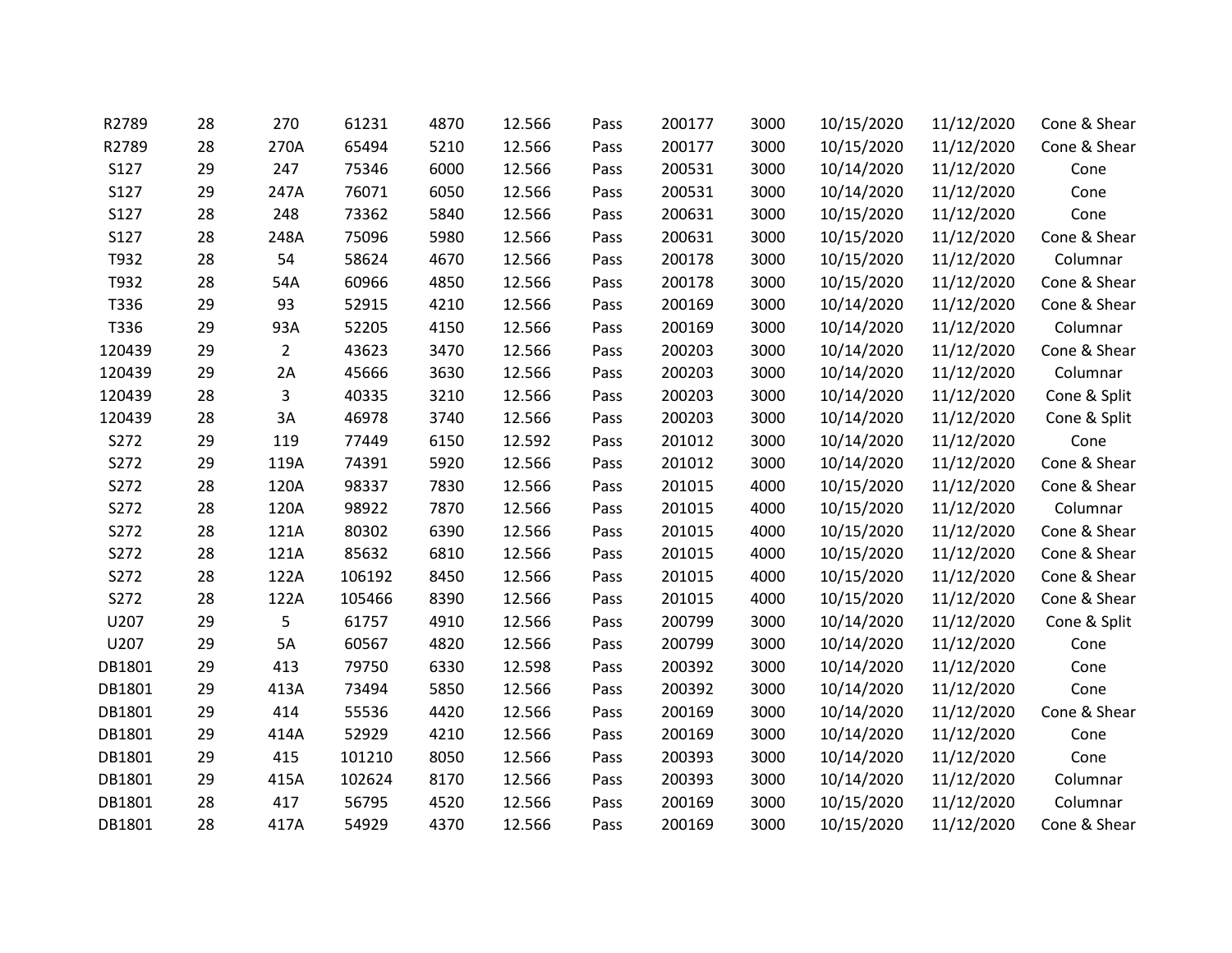| DB1801 | 28 | 418            | 82505  | 6570  | 12.566 | Pass | 200392         | 3000 | 10/15/2020 | 11/12/2020 | Cone & Shear |
|--------|----|----------------|--------|-------|--------|------|----------------|------|------------|------------|--------------|
| DB1801 | 28 | 418A           | 72887  | 5800  | 12.566 | Pass | 200392         | 3000 | 10/15/2020 | 11/12/2020 | Cone & Shear |
| DB1801 | 28 | 419            | 94330  | 7510  | 12.566 | Pass | 200380         | 4000 | 10/15/2020 | 11/12/2020 | Cone & Shear |
| DB1801 | 28 | 419A           | 80846  | 6430  | 12.566 | Pass | 200380         | 4000 | 10/15/2020 | 11/12/2020 | Cone & Shear |
| DB1801 | 28 | 420            | 87685  | 6980  | 12.566 | Pass | 200639         | 3000 | 10/15/2020 | 11/12/2020 | Columnar     |
| DB1801 | 28 | 420A           | 84101  | 6690  | 12.566 | Pass | 200639         | 3000 | 10/15/2020 | 11/12/2020 | Columnar     |
| U034   | 8  | 5B             | 62327  | 4960  | 12.566 | Pass | 200196         | 3000 | 11/4/2020  | 11/12/2020 | Columnar     |
| T930   | 29 | 88             | 61507  | 4890  | 12.566 | Pass | 200799         | 3000 | 10/14/2020 | 11/12/2020 | Cone         |
| T930   | 29 | 88A            | 61837  | 4920  | 12.566 | Pass | 200799         | 3000 | 10/14/2020 | 11/12/2020 | Cone         |
| 119913 | 29 | 35             | 72117  | 5740  | 12.566 | Pass | 20099          | 3000 | 10/14/2020 | 11/12/2020 | Cone         |
| 119913 | 29 | 35A            | 74292  | 5910  | 12.566 | Pass | 20099          | 3000 | 10/14/2020 | 11/12/2020 | Cone & Shear |
| U082   | 29 | $\mathbf{1}$   | 82749  | 6580  | 12.566 | Pass | <b>BAG MIX</b> | 3000 | 10/14/2020 | 11/12/2020 | Cone & Shear |
| U082   | 29 | 1A             | 83132  | 6620  | 12.566 | Pass | <b>BAG MIX</b> | 3000 | 10/14/2020 | 11/12/2020 | Cone & Shear |
| T932   | 21 | $\mathbf{1}$   | 49289  | 3920  | 12.566 | Pass | 201053         | 3000 | 10/22/2020 | 11/12/2020 | Columnar     |
| T932   | 21 | $1A$           | 120094 | 9560  | 12.566 | Pass | 201053         | 3000 | 10/22/2020 | 11/12/2020 | Cone         |
| T932   | 20 | $\overline{2}$ | 116333 | 9260  | 12.566 | Pass | 201053         | 3000 | 10/23/2020 | 11/12/2020 | Cone & Shear |
| T932   | 20 | 2A             | 60678  | 4830  | 12.566 | Pass | 201053         | 3000 | 10/23/2020 | 11/12/2020 | Cone & Split |
| T932   | 19 | 3              | 66915  | 5320  | 12.566 | Pass | 201053         | 3000 | 10/24/2020 | 11/12/2020 | Cone & Shear |
| T932   | 19 | 3A             | 118901 | 9460  | 12.566 | Pass | 201053         | 3000 | 10/24/2020 | 11/12/2020 | Cone & Shear |
| T932   | 16 | 4              | 138966 | 11060 | 12.566 | Pass | 201053         | 3000 | 10/27/2020 | 11/12/2020 | Cone & Shear |
| T932   | 16 | 4A             | 134519 | 10700 | 12.566 | Pass | 201053         | 3000 | 10/27/2020 | 11/12/2020 | Columnar     |
| T932   | 16 | 5              | 127157 | 10120 | 12.566 | Pass | 201053         | 3000 | 10/27/2020 | 11/12/2020 | Cone & Shear |
| T932   | 16 | 5A             | 141664 | 11270 | 12.566 | Pass | 201053         | 3000 | 10/27/2020 | 11/12/2020 | Cone & Shear |
| T932   | 15 | 6              | 131080 | 10430 | 12.566 | Pass | 201053         | 3000 | 10/28/2020 | 11/12/2020 | Cone & Shear |
| T932   | 15 | 6A             | 136597 | 10870 | 12.566 | Pass | 201053         | 3000 | 10/28/2020 | 11/12/2020 | Cone & Split |
| T932   | 14 | $\overline{7}$ | 133866 | 10650 | 12.566 | Pass | 201053         | 3000 | 10/29/2020 | 11/12/2020 | Columnar     |
| T932   | 14 | 7A             | 54474  | 4330  | 12.566 | Pass | 201053         | 3000 | 10/29/2020 | 11/12/2020 | Cone & Split |
| T932   | 13 | 8              | 115732 | 9210  | 12.566 | Pass | 201053         | 3000 | 10/30/2020 | 11/12/2020 | Columnar     |
| T932   | 13 | 8A             | 122533 | 9750  | 12.566 | Pass | 201053         | 3000 | 10/30/2020 | 11/12/2020 | Cone         |
| T932   | 10 | 9              | 124126 | 9880  | 12.566 | Pass | 201053         | 3000 | 11/2/2020  | 11/12/2020 | Cone & Shear |
| T932   | 10 | <b>9A</b>      | 136020 | 10820 | 12.566 | Pass | 201053         | 3000 | 11/2/2020  | 11/12/2020 | Columnar     |
| T932   | 9  | 10             | 115921 | 9220  | 12.566 | Pass | 201053         | 3000 | 11/3/2020  | 11/12/2020 | Cone & Shear |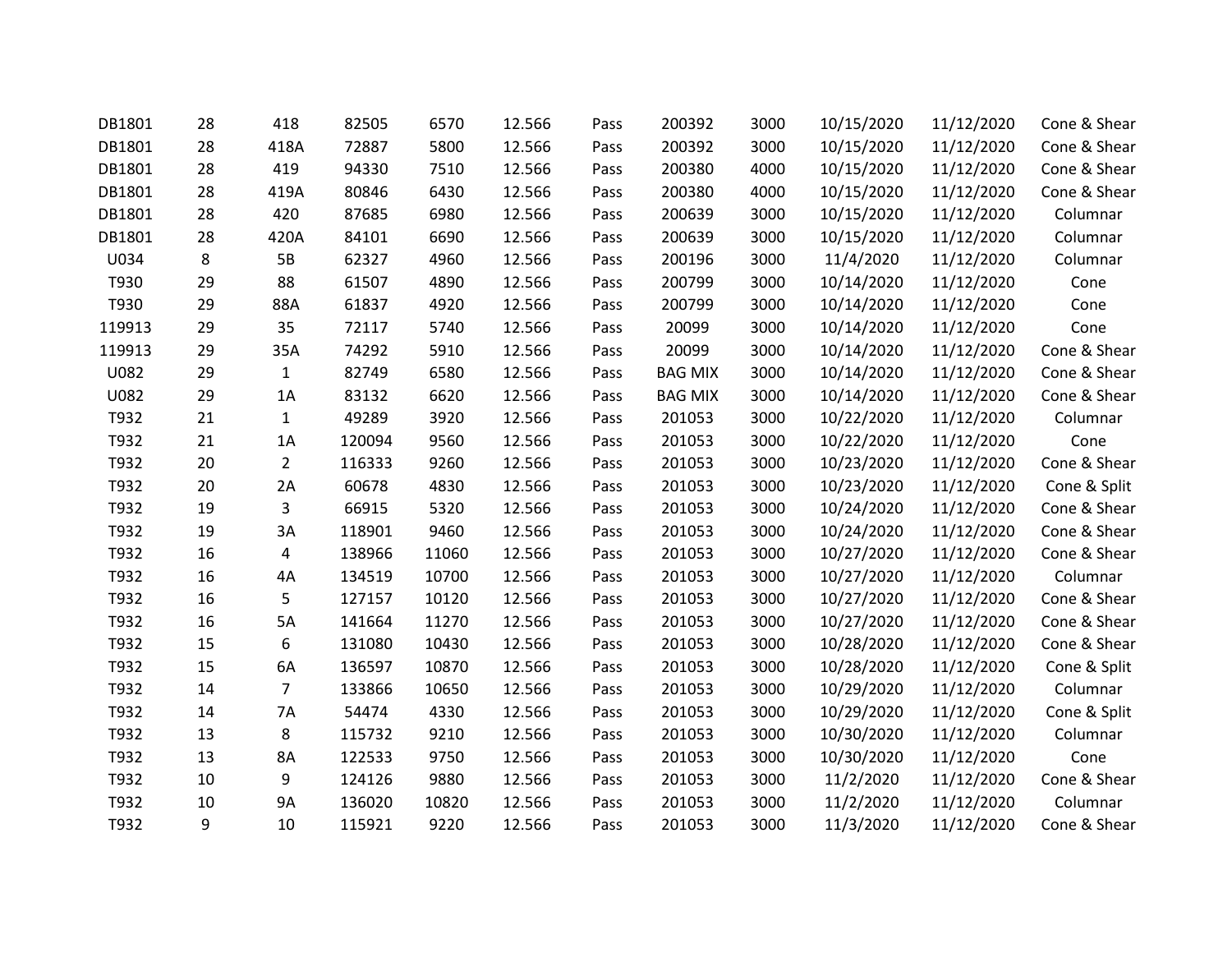| T932   | 9  | 10A             | 63071  | 5020  | 12.566 | Pass | 201053 | 3000 | 11/3/2020  | 11/12/2020 | Columnar     |
|--------|----|-----------------|--------|-------|--------|------|--------|------|------------|------------|--------------|
| T932   | 8  | 11              | 63076  | 5020  | 12.566 | Pass | 201053 | 3000 | 11/4/2020  | 11/12/2020 | Cone & Split |
| T932   | 8  | 11A             | 128877 | 10260 | 12.566 | Pass | 201053 | 3000 | 11/4/2020  | 11/12/2020 | Cone & Shear |
| S202   | 8  | 272B            | 53047  | 4220  | 12.566 | Pass | 200149 | 3000 | 11/4/2020  | 11/12/2020 | Cone & Shear |
| S202   | 8  | 272B            | 54566  | 4340  | 12.566 | Pass | 200149 | 3000 | 11/4/2020  | 11/12/2020 | Cone & Shear |
| U207   | 31 | 4               | 60343  | 4800  | 12.566 | Pass | 200799 | 3000 | 10/12/2020 | 11/12/2020 | Columnar     |
| U207   | 31 | 4A              | 58575  | 4660  | 12.566 | Pass | 200799 | 3000 | 10/12/2020 | 11/12/2020 | Cone & Shear |
| U333   | 3  | 10 <sub>B</sub> | 90092  | 7170  | 12.566 | Pass | 200896 | 3000 | 11/9/2020  | 11/12/2020 | Columnar     |
| S060   | 29 | 659             | 82664  | 6580  | 12.566 | Pass | 200715 | 3000 | 10/15/2020 | 11/13/2020 | Columnar     |
| S060   | 29 | 659A            | 80706  | 6420  | 12.566 | Pass | 200715 | 3000 | 10/15/2020 | 11/13/2020 | Columnar     |
| T925   | 28 | 34              | 68851  | 5480  | 12.566 | Pass | 200123 | 3000 | 10/16/2020 | 11/13/2020 | Columnar     |
| T925   | 28 | 34A             | 65574  | 5220  | 12.566 | Pass | 200123 | 3000 | 10/16/2020 | 11/13/2020 | Columnar     |
| S060   | 28 | 660             | 80756  | 6430  | 12.566 | Pass | 200715 | 3000 | 10/16/2020 | 11/13/2020 | Columnar     |
| S060   | 28 | 660A            | 84574  | 6730  | 12.566 | Pass | 200715 | 3000 | 10/16/2020 | 11/13/2020 | Columnar     |
| T930   | 28 | 89              | 64986  | 5170  | 12.566 | Pass | 200799 | 3000 | 10/16/2020 | 11/13/2020 | Cone         |
| T930   | 28 | 89A             | 70447  | 5610  | 12.566 | Pass | 200799 | 3000 | 10/16/2020 | 11/13/2020 | Cone & Shear |
| 111041 | 29 | $D1-1$          | 78230  | 6230  | 12.566 | Pass | 200258 | 4000 | 10/15/2020 | 11/13/2020 | Cone         |
| 111041 | 29 | $D1-1A$         | 76109  | 6060  | 12.566 | Pass | 200258 | 4000 | 10/15/2020 | 11/13/2020 | Cone         |
| 111041 | 29 | $D1-2$          | 71230  | 5670  | 12.566 | Pass | 200258 | 4000 | 10/15/2020 | 11/13/2020 | Columnar     |
| 111041 | 29 | $D1-2A$         | 69591  | 5540  | 12.566 | Pass | 200258 | 4000 | 10/15/2020 | 11/13/2020 | Columnar     |
| 111041 | 30 | $D1-3$          | 71316  | 5680  | 12.566 | Pass | 200258 | 4000 | 10/15/2020 | 11/13/2020 | Columnar     |
| 111041 | 30 | $D1-3A$         | 73571  | 5850  | 12.566 | Pass | 200258 | 4000 | 10/15/2020 | 11/13/2020 | Cone & Shear |
| 111041 | 29 | $D1-4$          | 83674  | 6660  | 12.566 | Pass | 200258 | 4000 | 10/15/2020 | 11/13/2020 | Cone & Shear |
| 111041 | 29 | $D1-4A$         | 83495  | 6640  | 12.566 | Pass | 200258 | 4000 | 10/15/2020 | 11/13/2020 | Cone         |
| 111041 | 29 | $D1-5$          | 73623  | 5860  | 12.566 | Pass | 200258 | 4000 | 10/15/2020 | 11/13/2020 | Cone & Shear |
| 111041 | 29 | $D1-5A$         | 65207  | 5190  | 12.566 | Pass | 200258 | 4000 | 10/15/2020 | 11/13/2020 | Cone & Shear |
| 111041 | 29 | $D1-6$          | 88446  | 7040  | 12.566 | Pass | 200258 | 4000 | 10/15/2020 | 11/13/2020 | Cone         |
| 111041 | 29 | $D1-6A$         | 87979  | 7000  | 12.566 | Pass | 200258 | 4000 | 10/15/2020 | 11/13/2020 | Cone         |
| 111041 | 28 | $D1-7$          | 66159  | 5260  | 12.566 | Pass | 200258 | 4000 | 10/15/2020 | 11/13/2020 | Cone & Split |
| 111041 | 28 | $D1-7A$         | 71129  | 5660  | 12.566 | Pass | 200258 | 4000 | 10/15/2020 | 11/13/2020 | Cone & Shear |
| 111041 | 29 | $D1-8$          | 60467  | 4810  | 12.566 | Pass | 200258 | 4000 | 10/15/2020 | 11/13/2020 | Columnar     |
| 111041 | 29 | D1-8A           | 55420  | 4410  | 12.566 | Pass | 200258 | 4000 | 10/15/2020 | 11/13/2020 | Cone & Split |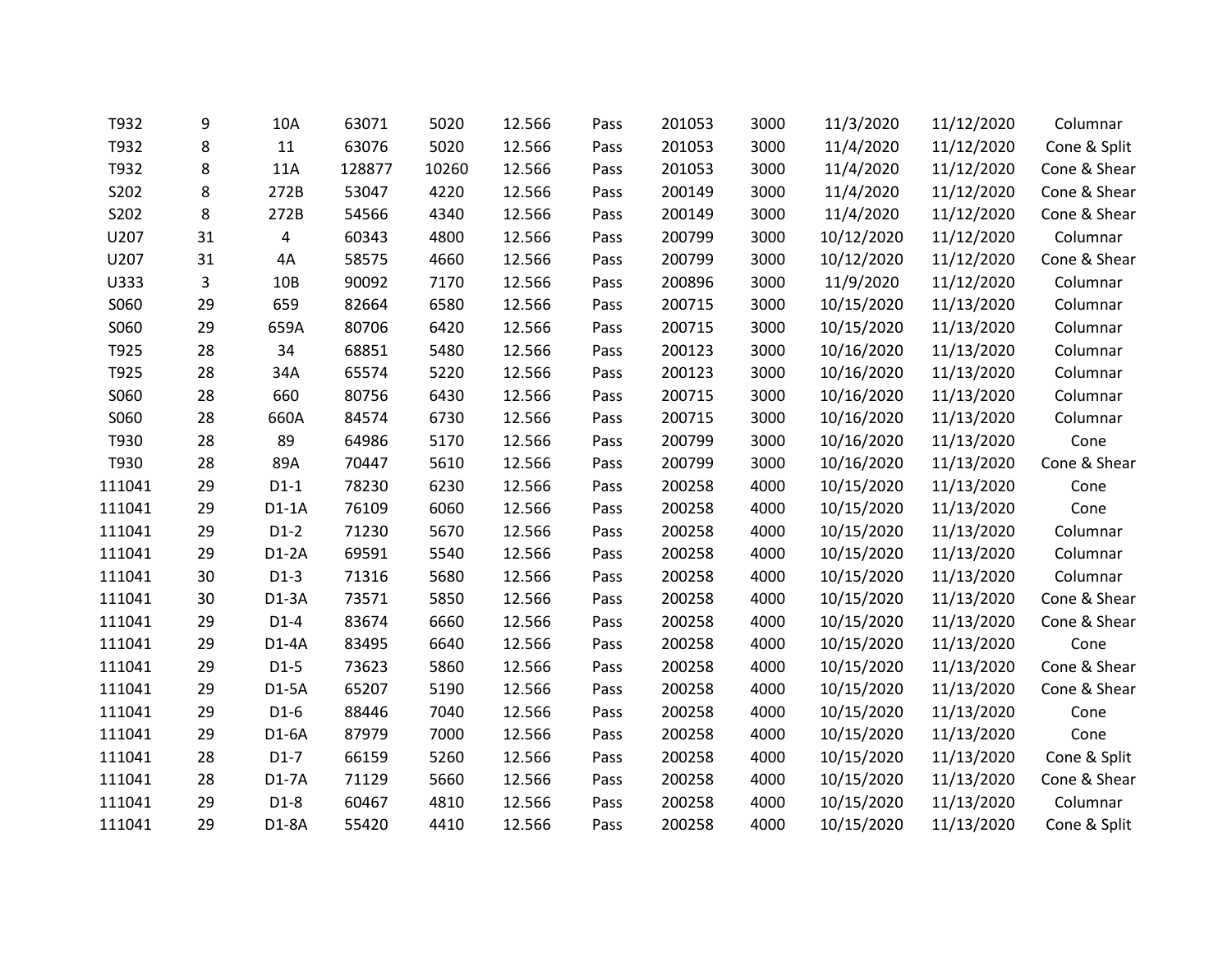| U333        | $\overline{7}$ | 9B             | 122306 | 9730  | 12.566 | Pass | 200846 | 3000 | 11/6/2020  | 11/13/2020 | Columnar     |
|-------------|----------------|----------------|--------|-------|--------|------|--------|------|------------|------------|--------------|
| CMGC03      | 29             | 63             | 73959  | 5890  | 12.566 | Pass | 200392 | 3000 | 10/15/2020 | 11/13/2020 | Cone & Shear |
| CMGC03      | 29             | 63A            | 74520  | 5930  | 12.566 | Pass | 200392 | 3000 | 10/15/2020 | 11/13/2020 | Columnar     |
| CMGC03      | 29             | 64             | 68145  | 5420  | 12.566 | Pass | 200392 | 3000 | 10/15/2020 | 11/13/2020 | Cone         |
| CMGC03      | 29             | 64A            | 73540  | 5850  | 12.566 | Pass | 200392 | 3000 | 10/15/2020 | 11/13/2020 | Cone         |
| CMGC03      | 29             | 65             | 45647  | 3630  | 12.566 | Pass | 200392 | 3000 | 10/15/2020 | 11/13/2020 | Cone & Shear |
| CMGC03      | 29             | 65A            | 46597  | 3710  | 12.566 | Pass | 200392 | 3000 | 10/15/2020 | 11/13/2020 | Columnar     |
| CMGC03      | 29             | 66             | 91304  | 7270  | 12.566 | Pass | 200392 | 3000 | 10/15/2020 | 11/13/2020 | Shear        |
| CMGC03      | 29             | 66A            | 91553  | 7290  | 12.566 | Pass | 200392 | 3000 | 10/15/2020 | 11/13/2020 | Cone         |
| S182        | 29             | 70             | 69017  | 5480  | 12.592 | Pass | 200527 | 3000 | 10/15/2020 | 11/13/2020 | Columnar     |
| S182        | 29             | 70A            | 63211  | 5020  | 12.592 | Pass | 200527 | 3000 | 10/15/2020 | 11/13/2020 | Columnar     |
| S202        | 28             | 263            | 61410  | 4890  | 12.566 | Pass | 200753 | 4000 | 10/16/2020 | 11/13/2020 | Columnar     |
| S202        | 28             | 263A           | 61322  | 4880  | 12.566 | Pass | 200753 | 4000 | 10/16/2020 | 11/13/2020 | Columnar     |
| T154        | 28             | 29             | 109842 | 8740  | 12.566 | Pass | 19345  | 3000 | 10/16/2020 | 11/13/2020 | Cone         |
| T154        | 28             | 29A            | 123241 | 9810  | 12.566 | Pass | 19345  | 3000 | 10/16/2020 | 11/13/2020 | Cone & Split |
| U205        | 29             | 5              | 89313  | 7070  | 12.629 | Pass | 200170 | 3000 | 10/15/2020 | 11/13/2020 | Cone & Shear |
| U205        | 29             | 5A             | 93901  | 7470  | 12.566 | Pass | 200170 | 3000 | 10/15/2020 | 11/13/2020 | Cone         |
| R273        | 29             | 204            | 63375  | 5040  | 12.566 | Pass | 200256 | 3000 | 10/15/2020 | 11/13/2020 | Columnar     |
| R273        | 29             | 204A           | 59960  | 4770  | 12.566 | Pass | 200256 | 3000 | 10/15/2020 | 11/13/2020 | Cone         |
| R273        | 28             | 205            | 66783  | 5310  | 12.566 | Pass | 200256 | 3000 | 10/16/2020 | 11/13/2020 | Cone & Shear |
| R273        | 28             | 205A           | 71055  | 5650  | 12.566 | Pass | 200256 | 3000 | 10/16/2020 | 11/13/2020 | Cone         |
| 106077      | 28             | 87             | 63130  | 5020  | 12.566 | Pass | 200940 | 4000 | 10/16/2020 | 11/13/2020 | Columnar     |
| 106077      | 28             | 87A            | 63070  | 5020  | 12.566 | Pass | 200940 | 4000 | 10/16/2020 | 11/13/2020 | Columnar     |
| CMGC03      | 28             | 14 ARB         | 154353 | 12260 | 12.585 | Pass | 200031 | 3000 | 10/16/2020 | 11/13/2020 | Cone & Shear |
| CMGC03      | 28             | 14 ARB         | 141024 | 11220 | 12.566 | Pass | 200031 | 3000 | 10/16/2020 | 11/13/2020 | Columnar     |
| R259        | 28             | 6              | 71724  | 5710  | 12.566 | Pass | 200704 | 3000 | 10/16/2020 | 11/13/2020 | Columnar     |
| R259        | 28             | 6A             | 68870  | 5480  | 12.566 | Pass | 200704 | 3000 | 10/16/2020 | 11/13/2020 | Columnar     |
| R259        | 28             | $\overline{7}$ | 80807  | 6400  | 12.617 | Pass | 200703 | 3000 | 10/16/2020 | 11/13/2020 | Cone & Shear |
| R259        | 28             | <b>7A</b>      | 81264  | 6470  | 12.566 | Pass | 200703 | 3000 | 10/16/2020 | 11/13/2020 | Cone & Shear |
| <b>S338</b> | 28             | 864            | 101319 | 8060  | 12.566 | Pass | 200337 | 3000 | 10/16/2020 | 11/13/2020 | Cone         |
| S338        | 28             | 864A           | 98234  | 7820  | 12.566 | Pass | 200337 | 3000 | 10/16/2020 | 11/13/2020 | Cone         |
| T002        | 29             | 13             | 82457  | 6560  | 12.566 | Pass | 200971 | 3000 | 10/15/2020 | 11/13/2020 | Cone         |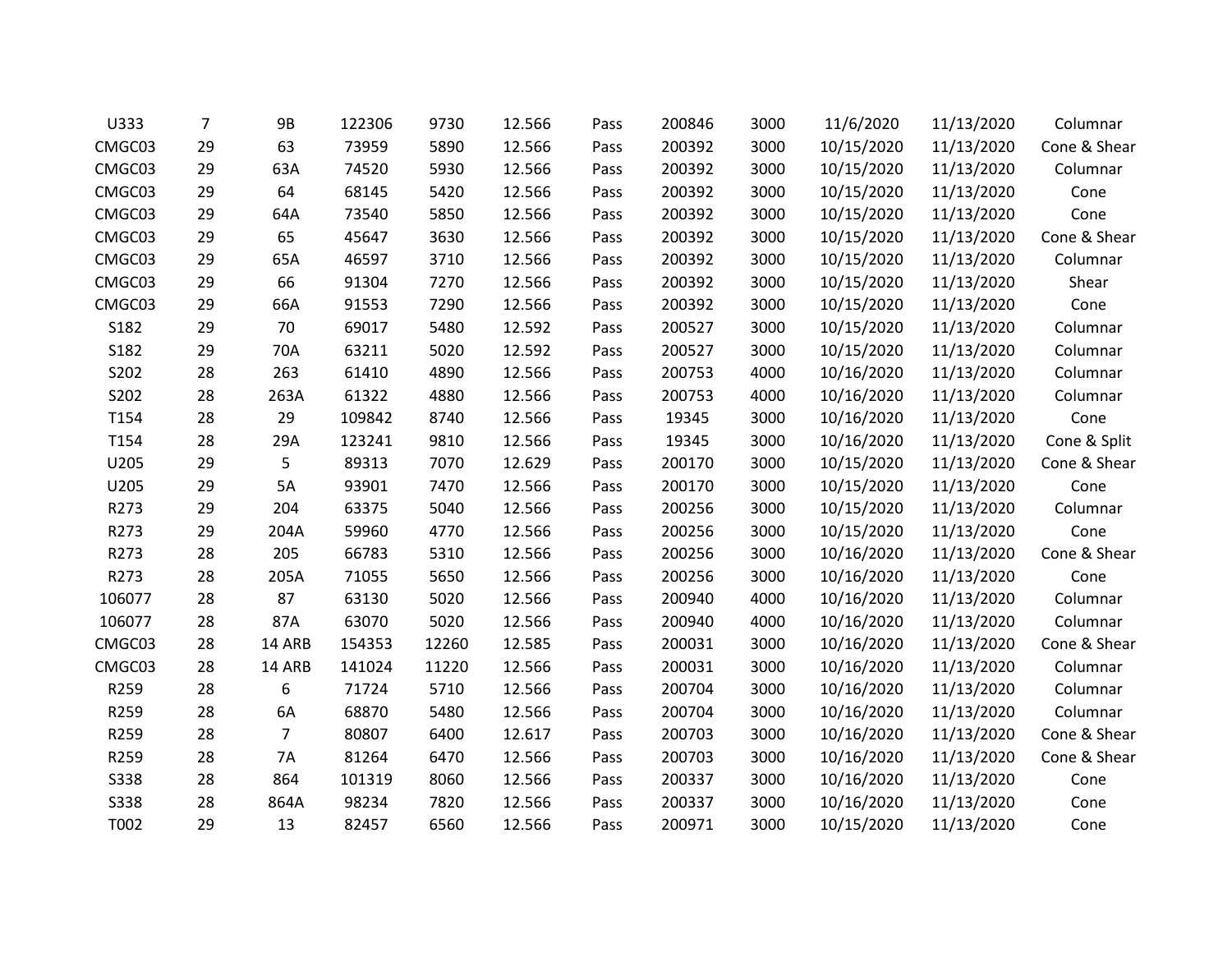| T002   | 29 | 13A            | 81413  | 6480 | 12.566 | Pass | 200971         | 3000 | 10/15/2020 | 11/13/2020 | Cone & Shear |
|--------|----|----------------|--------|------|--------|------|----------------|------|------------|------------|--------------|
| T014   | 28 | 89             | 71006  | 5620 | 12.629 | Pass | 201065         | 3000 | 10/16/2020 | 11/13/2020 | Cone & Shear |
| T014   | 28 | 89A            | 70473  | 5610 | 12.566 | Pass | 201065         | 3000 | 10/16/2020 | 11/13/2020 | Cone & Split |
| T079   | 28 | 200            | 72070  | 5740 | 12.566 | Pass | 200065         | 3000 | 10/16/2020 | 11/13/2020 | Columnar     |
| T079   | 28 | 200A           | 69803  | 5550 | 12.566 | Pass | 200065         | 3000 | 10/16/2020 | 11/13/2020 | Cone & Shear |
| U058   | 28 | $\overline{7}$ | 83579  | 6650 | 12.566 | Pass | <b>GROUT</b>   | 3000 | 10/16/2020 | 11/13/2020 | Cone & Shear |
| U058   | 28 | <b>7A</b>      | 41355  | 3290 | 12.566 | Pass | <b>GROUT</b>   | 3000 | 10/16/2020 | 11/13/2020 | Cone & Shear |
| 121512 | 28 | 10             | 63021  | 5020 | 12.566 | Pass | 200110         | 3000 | 10/16/2020 | 11/13/2020 | Cone & Shear |
| 121512 | 28 | 10A            | 63524  | 5060 | 12.566 | Pass | 200110         | 3000 | 10/16/2020 | 11/13/2020 | Shear        |
| R279   | 28 | 271            | 68124  | 5420 | 12.566 | Pass | 200178         | 3000 | 10/16/2020 | 11/13/2020 | Cone         |
| R279   | 28 | 271A           | 65019  | 5170 | 12.566 | Pass | 200178         | 3000 | 10/16/2020 | 11/13/2020 | Cone & Shear |
| S127   | 28 | 249            | 79825  | 6350 | 12.566 | Pass | 200531         | 3000 | 10/16/2020 | 11/13/2020 | Cone & Shear |
| S127   | 28 | 249A           | 77236  | 6150 | 12.566 | Pass | 200531         | 3000 | 10/16/2020 | 11/13/2020 | Cone & Shear |
| T336   | 28 | 94             | 60798  | 4840 | 12.566 | Pass | 200169         | 3000 | 10/16/2020 | 11/13/2020 | Cone & Shear |
| T336   | 28 | 94A            | 58276  | 4640 | 12.566 | Pass | 200169         | 3000 | 10/16/2020 | 11/13/2020 | Cone         |
| U156   | 28 | 4              | 62283  | 4960 | 12.566 | Pass | 200238         | 3000 | 10/16/2020 | 11/13/2020 | Columnar     |
| U156   | 28 | 4A             | 61964  | 4920 | 12.592 | Pass | 200238         | 3000 | 10/16/2020 | 11/13/2020 | Cone         |
| U333   | 28 | 3              | 108561 | 8640 | 12.566 | Pass | 201111         | 3000 | 10/16/2020 | 11/13/2020 | Cone         |
| U333   | 28 | 3A             | 108204 | 8610 | 12.566 | Pass | 201111         | 3000 | 10/16/2020 | 11/13/2020 | Cone         |
| 120439 | 28 | 4              | 65814  | 5240 | 12.566 | Pass | 200203         | 3000 | 10-16-20.  | 11/13/2020 | Columnar     |
| 120439 | 28 | 4A             | 65180  | 5190 | 12.566 | Pass | 200203         | 3000 | 10-16-20.  | 11/13/2020 | Cone         |
| DB1601 | 28 | 189            | 54680  | 4350 | 12.566 | Pass | 200939         | 4000 | 10/16/2020 | 11/13/2020 | Cone & Shear |
| DB1601 | 28 | 189A           | 55105  | 4390 | 12.566 | Pass | 200939         | 4000 | 10/16/2020 | 11/13/2020 | Cone & Shear |
| T378   | 28 | 16             | 54584  | 4340 | 12.592 | Pass | 201078         | 3000 | 10/16/2020 | 11/13/2020 | Cone & Shear |
| T378   | 28 | 16A            | 60384  | 4810 | 12.566 | Pass | 201078         | 3000 | 10/16/2020 | 11/13/2020 | Cone         |
| P230   | 28 | 1962           | 54332  | 4320 | 12.566 | Pass | 200154         | 3000 | 10/16/2020 | 11/13/2020 | Cone & Shear |
| P230   | 28 | 1962A          | 55402  | 4410 | 12.566 | Pass | 200154         | 3000 | 10/16/2020 | 11/13/2020 | Cone         |
| U122   | 28 | $\mathbf{1}$   | 110995 | 8860 | 12.529 | Pass | <b>BAG MIX</b> | 3000 | 10/16/2020 | 11/13/2020 | Cone         |
| U122   | 28 | 1A             | 55098  | 4380 | 12.566 | Pass | <b>BAG MIX</b> | 3000 | 10/16/2020 | 11/13/2020 | Columnar     |
| U207   | 28 | 6              | 61522  | 4900 | 12.566 | Pass | 200799         | 3000 | 10/16/2020 | 11/13/2020 | Cone & Split |
| U207   | 28 | 6A             | 60552  | 4820 | 12.566 | Pass | 200799         | 3000 | 10/16/2020 | 11/13/2020 | Columnar     |
| DB1801 | 28 | 421            | 89698  | 7140 | 12.566 | Pass | 200392         | 3000 | 10/16/2020 | 11/13/2020 | Cone & Shear |